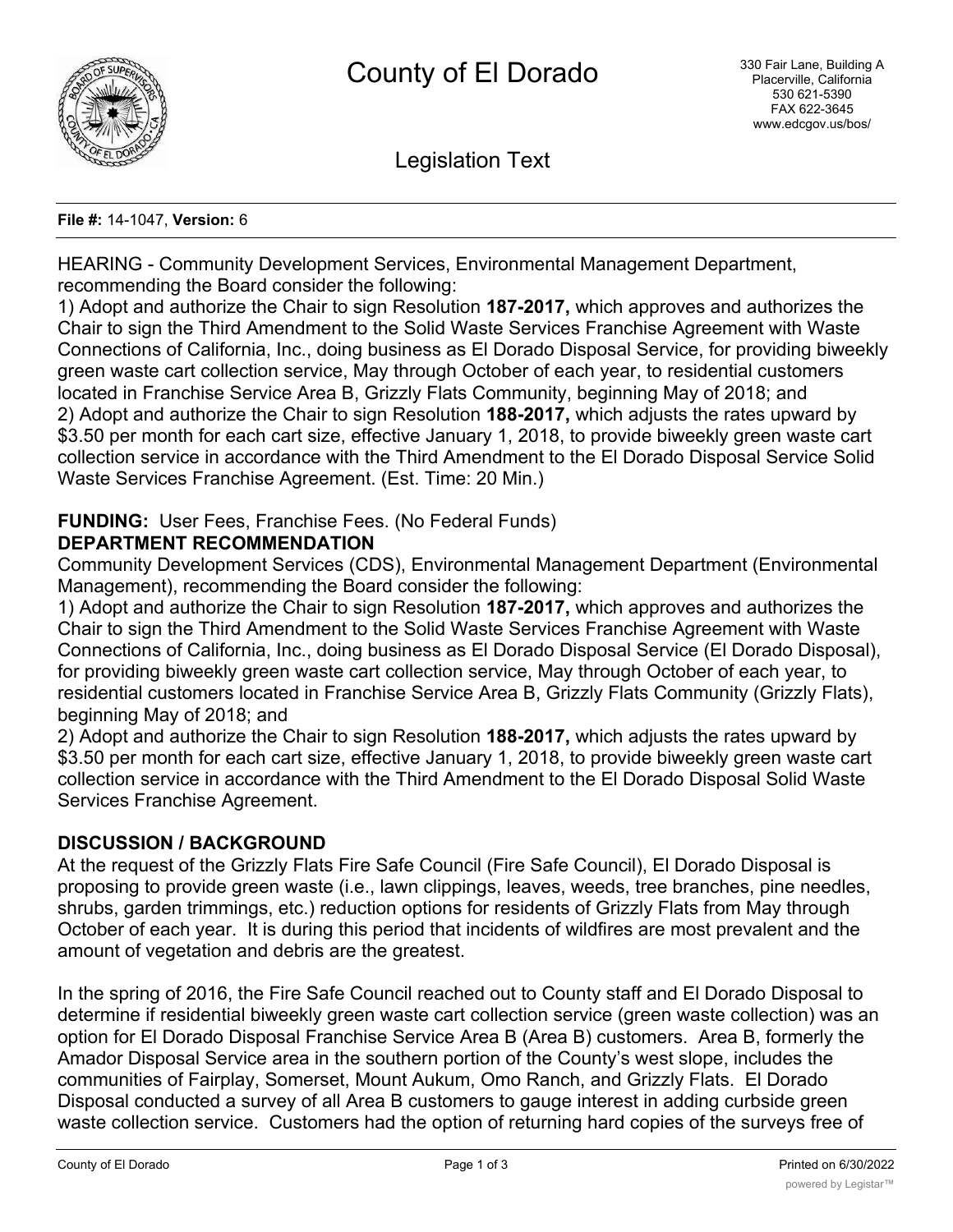charge or completing the survey online. The results of the survey indicated insufficient customer interest in adding curbside green waste collection service in all of Area B.

Subsequent to receiving the survey results, the Fire Safe Council requested the County and El Dorado Disposal explore the feasibility of providing curbside green waste collection service just to the community of Grizzly Flats. A town hall meeting was organized and conducted by the Fire Safe Council on June 7, 2017, at the Grizzly Flats Community Center. At this meeting, El Dorado Disposal provided information about curbside green waste collection services and received positive feedback from those in attendance.

There are approximately 400 residents in the Grizzly Flats service area. Only those residents within Area B-Grizzly Flats, will receive biweekly green waste collection service. Currently El Dorado Disposal customers in Area B receive weekly curbside municipal solid waste collection service (municipal waste collection) and may select from a 35-, 64-, or 96-gallon cart option, and biweekly recycling service with up to two 64- or 96-gallon carts, with a maximum total of three carts allowed. With the addition of green waste collection service in Grizzly Flats, customers may receive up to four carts maximum with the option of having two green waste carts and one recycling cart, or two recycling carts and one green waste cart, along with their municipal waste collection cart.

In order to provide residential biweekly green waste collection service to Grizzly Flats on an annual basis, El Dorado Disposal has determined the need to increase the current monthly rate to residential customers by an additional \$7.00 per month for the six-month period of May through October. This represents an increase of \$42 per year, which will be prorated over a 12-month period, resulting in residential customers paying an additional \$3.50 per month for this new collection service.

The potential benefits of biweekly residential green waste collection service to the customer include: 1) Cost savings with curbside collection instead of self-hauling or paying a third party to haul green waste to the El Dorado Disposal, Material Recovery Facility;

2) Reduced burning of green waste and risk of wildfires by providing residents with carts to dispose of green waste;

3) Encouraging the residents to clear green waste in the recommended area for defensible space around their residences; and

4) Reduced potential for fire hazards caused by illegally dumped green waste.

Environmental Management has not identified any negative impacts regarding the addition of biweekly green waste collection service for Grizzly Flats.

In accordance with County Ordinance 8.42.170 and Government Code section 66016, notice of the time, date, place, and purpose of the public hearing to adopt the proposed collection rate adjustments has been duly noticed to affected ratepayers. At the request of Environmental Management, a public hearing notice was published in the Mountain Democrat on November 22 and November 29, 2017 (Attachment 6E). In addition, El Dorado Disposal noticed every affected customer by postcard (Attachment 6F).

# **ALTERNATIVES**

The Board may choose not to consent to the implementation of biweekly green waste collection service for Area B-Grizzly Flats customers. These customers will continue to receive weekly curbside